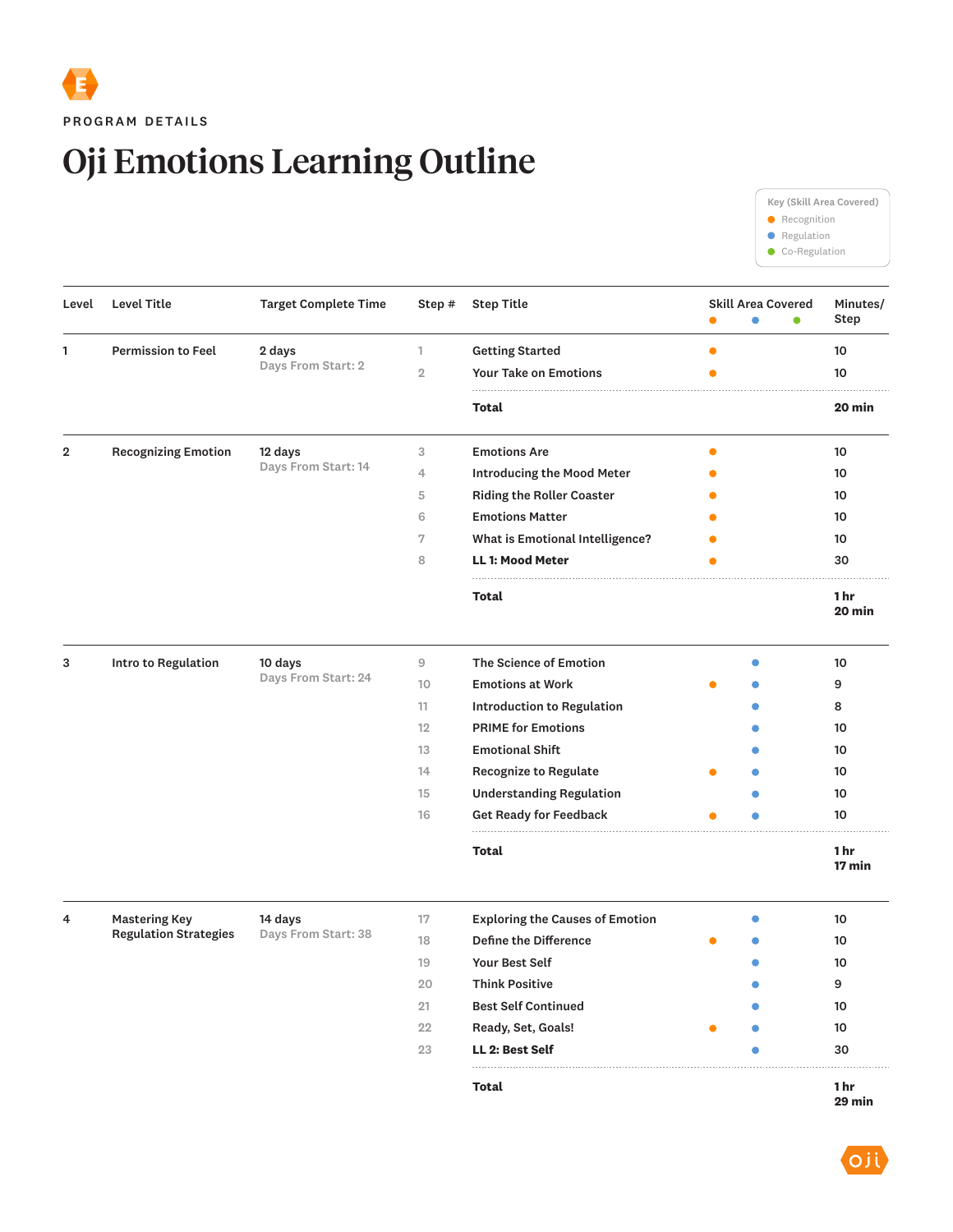## Oji Emotions Learning Outline

Key (Skill Area Covered) **Recognition e** Regulation  $\bullet$  Co-Regulation

| Level | <b>Level Title</b>                                        | <b>Target Complete Time</b>    | Step # | <b>Step Title</b>                           | <b>Skill Area Covered</b> |   | Minutes/<br>Step         |
|-------|-----------------------------------------------------------|--------------------------------|--------|---------------------------------------------|---------------------------|---|--------------------------|
| 5     | <b>Expressing Emotion</b>                                 | 10 days<br>Days From Start: 48 | 24     | Read, Express, Repeat                       |                           |   | 10                       |
|       |                                                           |                                | 25     | <b>Challenges of Reading Expression</b>     |                           |   | 8                        |
|       |                                                           |                                | 26     | <b>Recognizing Emotion in Others</b>        |                           |   | 8                        |
|       |                                                           |                                | 27     | More on Expressing Emotion                  |                           |   | 10                       |
|       |                                                           |                                | 28     | <b>Revisiting the Roller Coaster</b>        |                           |   | 10                       |
|       |                                                           |                                | 29     | <b>Emotional Labor</b>                      |                           |   | 10                       |
|       |                                                           |                                | 30     | <b>Expressing in Context</b>                |                           |   | 9                        |
|       |                                                           |                                |        | <b>Total</b>                                |                           |   | 1 hr<br>5 min            |
| 6     | <b>PRIME Strategies</b><br>14 days<br>Days From Start: 62 |                                | 31     | <b>Schedule Your First Coaching Session</b> |                           |   | 10                       |
|       |                                                           |                                | 32     | Live 1:1 Coaching - Emotion Snapshot        |                           |   | 15                       |
|       |                                                           |                                | 33     | <b>Cause and Consequence</b>                |                           |   | 8                        |
|       |                                                           |                                | 34     | <b>Reappraisal Practice</b>                 |                           |   | 9                        |
|       |                                                           |                                | 35     | <b>Shifting Quadrants (from L5S2)</b>       |                           |   | 10                       |
|       |                                                           |                                | 36     | <b>Strategizing By Situation</b>            |                           |   | 10                       |
|       |                                                           |                                | 37     | <b>Refine Your Emotion Goals</b>            |                           |   | 5                        |
|       |                                                           |                                |        | <b>Total</b>                                |                           |   | 1 <sub>hr</sub><br>7 min |
| 7     | <b>Emotion Contagion</b><br>14 days<br>& Co-Regulation    | Days From Start: 76            | 38     | Your Emoting All Over Me                    |                           | ٠ | 10                       |
|       |                                                           |                                | 39     | <b>Co-Regulating</b>                        |                           |   | 9                        |
|       |                                                           |                                | 40     | Am I Contagious?                            |                           |   | 8                        |
|       |                                                           |                                | 41     | <b>Strategizing By Quadrant</b>             |                           |   | 8                        |
|       |                                                           |                                | 42     | <b>Impact of Stress</b>                     |                           |   | 10                       |
|       |                                                           |                                | 43     | <b>Schedule Your Group Session</b>          |                           |   | 5                        |
|       |                                                           |                                | 44     | <b>LL 3: Contagion &amp; Conflict</b>       |                           |   | 30                       |
|       |                                                           |                                |        | <b>Total</b>                                |                           |   | 1 hr<br>20 min           |